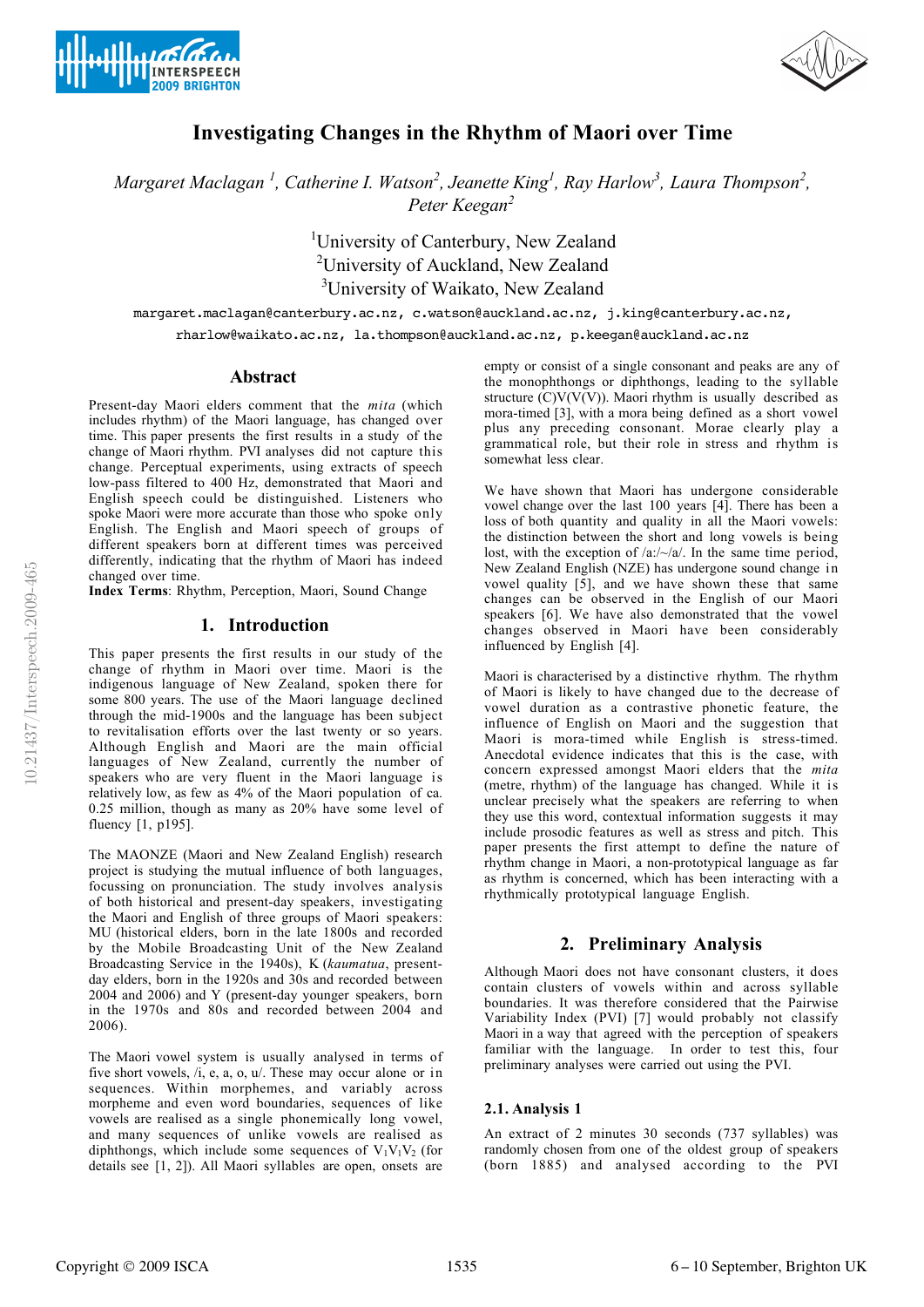methodology [8]. The normalised nPVI for vocalic intervals in this extract was 62.1 ms and the rPVI for intervocalic intervals was 37.0 ms. This placed Maori close to the stress-timed languages on Grabe and Low's graph [7: Figure 2]. Inspection of the extract showed that the intervocalic intervals (rPVI) showed very little variation, but the presence of vowel clusters created great variation in the adjacent vowel lengths (the nPVI).

#### **2.2. Analysis 2**

It was impossible to identify long vowels on phonetic grounds, but diphthongs could be phonetically identified because of their changing formant structure. In order to lessen the effects of the vowel clusters, it was decided to redo the analysis choosing sections of the original extract which contained relatively few long vowels, and to remove the diphthongs. Eight short extracts (32 seconds) were reanalyzed [8]. The nPVI was 44.6 ms and the rPVI was 36.6 ms. This placed Maori closer to the syllable-timed languages according to [7].

#### **2.3. Analysis 3**

In order to provide a further test of the effects of vowel clusters, a new passage was created that contained very few long vowels. This passage was read by a young L1 speaker of Maori (born 1983) and was comparable to the passage in Analysis 1, being 2 minutes 30 seconds long and containing 242 syllables [8]. The nPVI was 39.0 ms and the rPVI was 45.9 ms, placing Maori even closer to the syllable-timed languages [7].

### **2.4. Analysis 4**

In order to investigate whether the vowel changes identified by Harlow et al. [4] showed up in the rhythm, PVI analyses were carried out on another extract from the speaker in Analysis 1 (MU1) and on extracts from five further speakers, two from each of the older groups and one from a young speaker. These extracts were three to four minutes in length, and were analysed without removing diphthongs (in the same way as the original analysis under 1) above). Vowel PVI values (nPVI) for each speaker are shown in Table 1. Because English has affected Maori over time, an increase in PVI could have been expected. Table 1 shows that there is no significant increase in the nPVI, indicating that the analysed changes in vowel duration do not result in changes to the PVI.

*Table 1. PVI values from speakers whose birthdates span 100 years*

|         | <b>Historical Elders</b> |                   |      | Present-day<br>Elders |      | Present-day<br>Young |
|---------|--------------------------|-------------------|------|-----------------------|------|----------------------|
| Speaker | MU1                      | M <sub>U</sub> 12 | MU3  |                       |      |                      |
| nPVI    | 59.2                     | 59.8              | 60.8 | 59.8                  | 57.5 | 57.4                 |

### **2.5. Discussion**

Using a traditional PVI analysis on extracts from Maori aligns it with stress-timed languages, producing results that are counter-intuitive to those who are familiar with both Maori and New Zealand English. These results are even more counter-intuitive in that a PVI analysis

classifies Maori accented New Zealand English as considerably more syllable-timed than other varieties of English [9] and there is some evidence that general New Zealand English can itself be classified as relatively syllable-timed [10]. In addition, documented changes in vowel duration over time do not lead to changes in nPVI. These results together emphasise that PVI alone is not an adequate tool for analysing rhythm in Maori.

Arvaniti [11] argues against metrics such as PVI on the grounds that they equate rhythm with timing, meaning that the relationship between metrics and the definition on which they rest is circular. One reason they are inadequate is that they narrow the focus of the analysis to the measure of absolute and relative duration, which is unquestionably relevant, but is also only a small part of a much bigger canvas. The purely phonetic approach to rhythm measurement ought to be moved aside in favour of one that is more in line with phonological and psychological models of rhythm [11].

Dauer [12, 13] took a view of linguistic rhythm as stress, or prominence, as defined by a set of eight parametric criteria, ranging from duration, through syllable structure and segmental quality, to pitch, intonation and tone. Arvaniti [11] advocates a conception of rhythm that rests on grouping and patterns of prominence, but highlights the need for a more liberal view than Dauer's, and for the investigation of a wide range of languages.

It is true that prominence may be produced and perceived cross-linguistically according to different criteria. In addition to duration, parameters such as temporal spacing [12], pitch and intonation [15], or spectral tilt  $\lceil 16 \rceil$  are only a few of the possibilities. Native perception of linguistic rhythm produces varied results when speakers of different languages are exposed to the same stimuli [14], meaning that native parametric settings ought to be taken into account.

Ultimately, as Arvaniti [11] argues, this means that perception, particularly that of native speakers, is key, as is a more multi-faceted point of view. In light of this discussion, a perception experiment using low-pass filtered speech was designed in order to assess whether New Zealand listeners could differentiate Maori and English as spoken by the three groups of MAONZE speakers. This experiment was designed as a first step towards investigating the perceived changes over time in *mita*.

#### **3. Experiment: Perception Test**

Passages of approximately fifteen seconds were randomly chosen from the Maori and English interviews of five speakers in each of the three groups (MU, K, Y). In addition, short interviews were conducted in Japanese with two Japanese speakers and 15 seconds were extracted from these, giving a total of 32 extracts. The two Japanese extracts were chosen because Japanese is acknowledged as a mora-timed language [eg. 7]. The extracts were low-pass filtered in Praat (http://www.fon.hum.uva.nl/praat/) to 400 Hz with 50 Hz smoothing, in order to remove segmental information, while retaining information provided by pitch, intensity and timing. They were concatenated in a random order, with each extract preceded by non-filtered numbers. The resulting WAVE PCM file was presented via loudspeakers to university students in the course of their normal lectures. The listeners were asked to identify each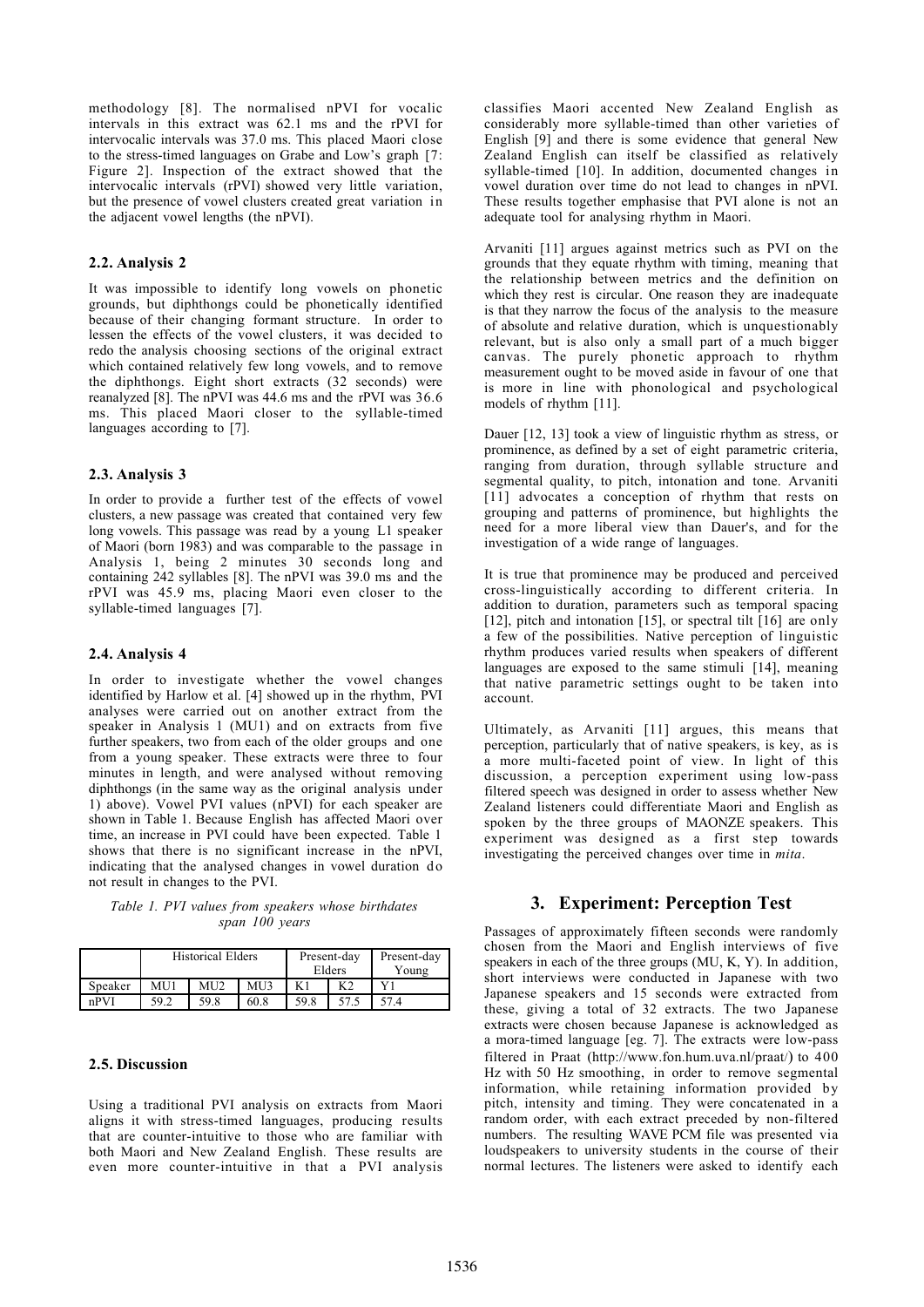extract as either Maori or English, and were told that all speakers were Maori males. There were 70 participants, 31 Maori and 39 Pakeha (non-Maori New Zealanders). The Maori students were 3<sup>rd</sup> year students of Maori language. They were all L2 speakers of Maori who were very familiar with spoken Maori and had good exposure to the language. The Pakeha students were all native NZE speakers. Most participants were aged 18-30 (mean 24.1 sd 8.7). There were 60 females and 10 males. Because of the uneven distribution of age and gender, and because the major focus of this study was on the perceptions of New Zealand listeners, no attempt was made to use the categories of age and gender in the analyses.

# **4. Results**

### **4.1. Overall results**

Overall, 68% of the tokens were correctly identified in terms of language. These results are significant. Clearly the task was not trivial and the listeners did not demonstrate simple categorical perception of the two languages. When the results are broken up according to listener group (Maori vs Pakeha) and according to language spoken (Maori or English) and speaker group  $(MU, K$  or Y), perception remains above chance for each of the categories.



Figure1: *Overall accuracy by listener group*

#### **4.2. Results according to listener groups**

For this analysis, Maori and Pakeha listeners were considered separately. All the Maori listeners were familiar with the Maori language, whereas the Pakeha listeners were not. We therefore consider that these results reflect ability with the Maori language rather than ethnicity per se. Overall, Maori listeners were significantly more accurate in correctly identifying the languages than were Pakeha listeners (chi-squared = 7.10,  $df = 1$ ,  $p = 0.0077$ ). Maori listeners obtained 71% correct responses and Pakeha listeners 66% correct (see Figure 1). Responses to the Japanese speakers were regarded as correct if they were not identified as English.



Figure 2: *Accuracy of results for MU speakers*

#### **4.3.Results according to listener groups, speaker groups and language**

The results were broken down so that the responses of the Maori and Pakeha listeners were considered separately for each of the three speaker groups (MU, K, Y) in each of the two languages. The results are shown in Table 2. The Maori listeners were significantly more accurate than the Pakeha listeners in correctly identifying the language spoken by the (historical) MU speakers, whether these speakers were speaking Maori or English (see Figure 2). Although all other results are above chance, there is no significant difference between the listener groups for the K or the Y speakers for either language.

| Table 2: Percentage correct identification     |  |  |
|------------------------------------------------|--|--|
| according to listener group, speaker group and |  |  |
| speaker language                               |  |  |

|                                           | Listeners |        | <b>Statistics</b> |    |           |  |  |  |
|-------------------------------------------|-----------|--------|-------------------|----|-----------|--|--|--|
| Speaker                                   | Maori     | Pakeha | Chi-squared       | df | р         |  |  |  |
| group                                     |           |        |                   |    |           |  |  |  |
| MU-M                                      | 83%       | 70%    | 8.70              |    | $0.0032*$ |  |  |  |
| K-M                                       | 70%       | 68%    | 0.71              |    | 0.1370    |  |  |  |
| $Y-M$                                     | 69%       | 69%    | 0.01              |    | 0.9171    |  |  |  |
| MU-E                                      | 61%       | 50%    | 4.33              |    | $0.0374*$ |  |  |  |
| K-E                                       | 78%       | 72%    | 1.79              |    | 0.1809    |  |  |  |
| Y-E                                       | 75%       | 71%    | 0.65              |    | 0.4211    |  |  |  |
| ∗<br>statistically significant, $p < .05$ |           |        |                   |    |           |  |  |  |

 $-M =$  speaking Maori,  $-E =$  speaking English

When the historical MU speakers were speaking English, almost half the listeners, both Maori and Pakeha, identified them as speaking Maori (see Figure 2). In contrast, the Maori listeners identified two of the Y speakers as speaking English, when they were, in fact, speaking Maori. The language spoken by the K speakers was correctly identified by the majority of both groups of listeners. Both the Japanese speakers were identified as speaking Maori most of the time by all listeners.

# **5. Conclusions**

Present-day elders, *kaumatua*, comment on changes in the *mita* of the Maori language. Analysis using PVI did not reveal changes over time in Maori, indicating that this method of analysis is not able to capture the changes noted